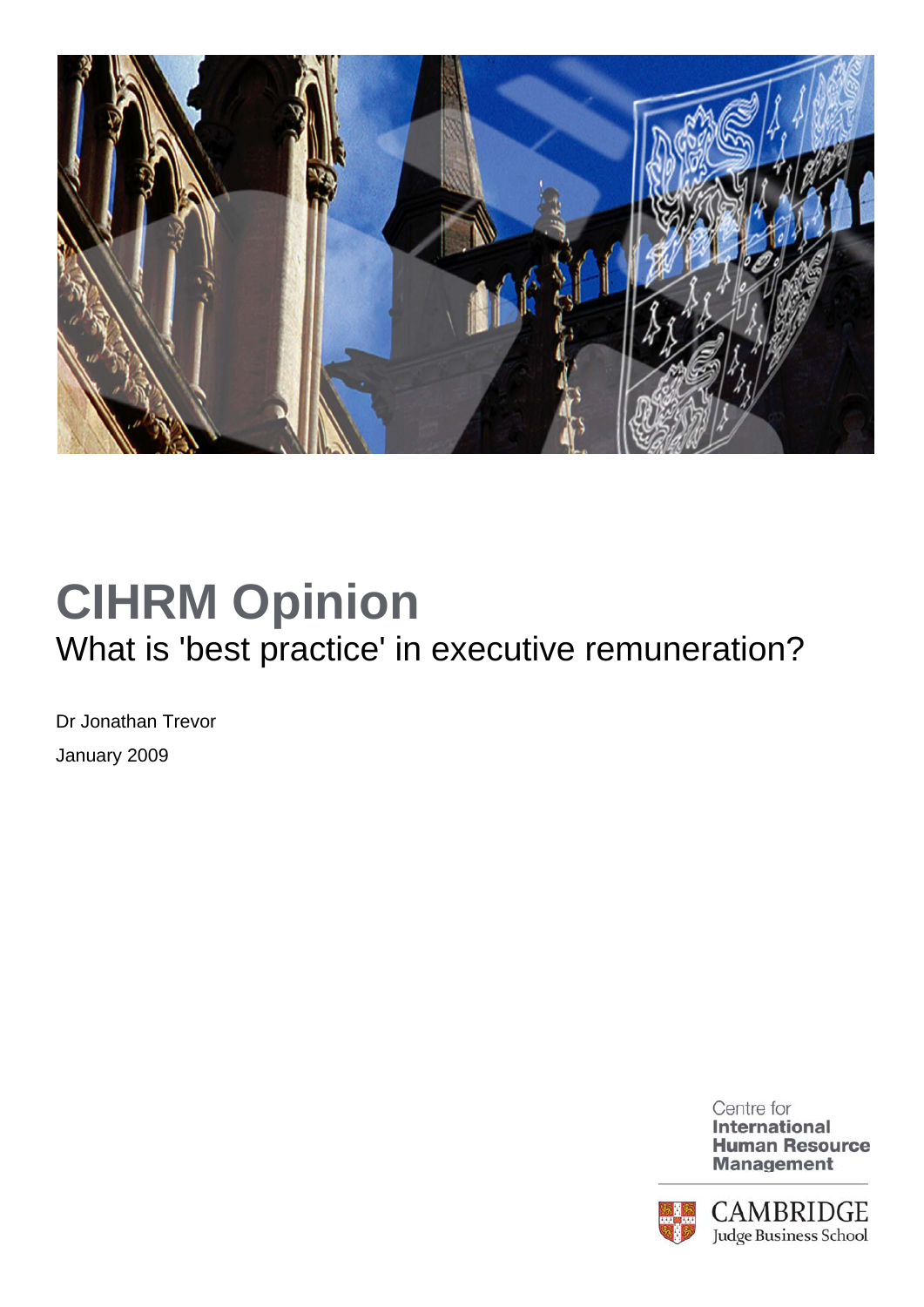Before you try and answer, let me tell you, it is a rhetorical question. Managing the remuneration of your top employees is a complicated business. There is a lot we know. We know that companies should ensure that the remuneration of their top executives is fit for purpose by being aligned to the value drivers of the firm. The result of getting it right is, you hope, to attract and retain high performing individuals that lead the company to success and create shareholder value. Get it wrong, however, and you run the risk of not attracting or retaining the 'right' talent, a demotivated and disengaged top team and, worst of all, executives hell bent on achieving targets that destroy value. Any proposed pay arrangements must also comply with regulation design to protect the interests of shareholders. Furthermore, independent remuneration committees are expected to ensure oversight and, of course, shareholders retain the right to vote on proposed pay arrangements and in doing so have their 'say on pay' at the annual general meeting.

There is a lot we don't know, however. We don't know how to overcome completely the main obstacle in executive pay – the principal agent problem. The problem is, an innate divergence of interests between agents (company executives) and principals (shareholders) that cannot be reconciled through monitoring and controls alone because of the prohibitive costs involved. How then do shareholders ensure that executives act in their best interests? Mainstream opinion supported by a plethora of research points to the use of incentives as the most efficient and effective means of aligning executives' interests to those of shareholders. Less stick and more carrot has been the trend over the past twenty years and it looks set to continue. The Pricewaterhouse Coopers 2006 Annual Compensation report shows that executives' at risk pay is at its highest level historically, whilst fixed elements of salary, such as base pay and benefits, are remaining static or decreasing proportionately. Does this mean that shareholders interests are being represented more capably than ever before?

That is the theory at least. The reality, of course, can be perceived quite differently. Critics of the current state of executive pay contend that those same systems have resulted in unprecedented and unjustifiable pay awards. Such increases have resulted in a widening gap between executives' pay and that of employees generally. Pay systems are also becoming increasingly complex and therefore less transparent. Perhaps most significantly, there are numerous examples of dysfunctional executive behaviour and cases of 'payment for failure'. Sensationalist stories of excess, corruption and cronyism amongst the 'fat cat' elite are all reported with relish by the press and, of course, everybody has an opinion – not least your man in the street. Companies, for their part, complain about a lack of top talent and the threat from private equity firms poaching key executives and the need, therefore, for freedom to pay competitively.

Such perceived shortcomings, coupled with criticism from government for their lack of stewardship over the determination of executive pay, and the threat of further regulation to compensate, has encouraged institutional investors to become more proactive in defining what constitutes acceptable executive pay arrangements of the companies into which they invest. Institutional investor interest bodies such as the Association of British Insurers (ABI) and National Association of Pension Funds (NAPF), acting on behalf of their members, have for some time now issued guidelines of best practice on executive remuneration. These guidelines have traditionally contained principles that institutional investors wish to see upheld by the companies into which they invest. By degree, they have become more prescriptive and detailed reflecting *de facto* what investors will and won't tolerate in proposed pay packages. Whilst not technically binding, non-compliance is a liability for any company with reputational and relational costs involved. But the proactive stance by investor bodies is not limited solely to the issuing of guidelines. The ABI in particular is very media savvy and, like others, carry their role over into the public domain, issuing statements and